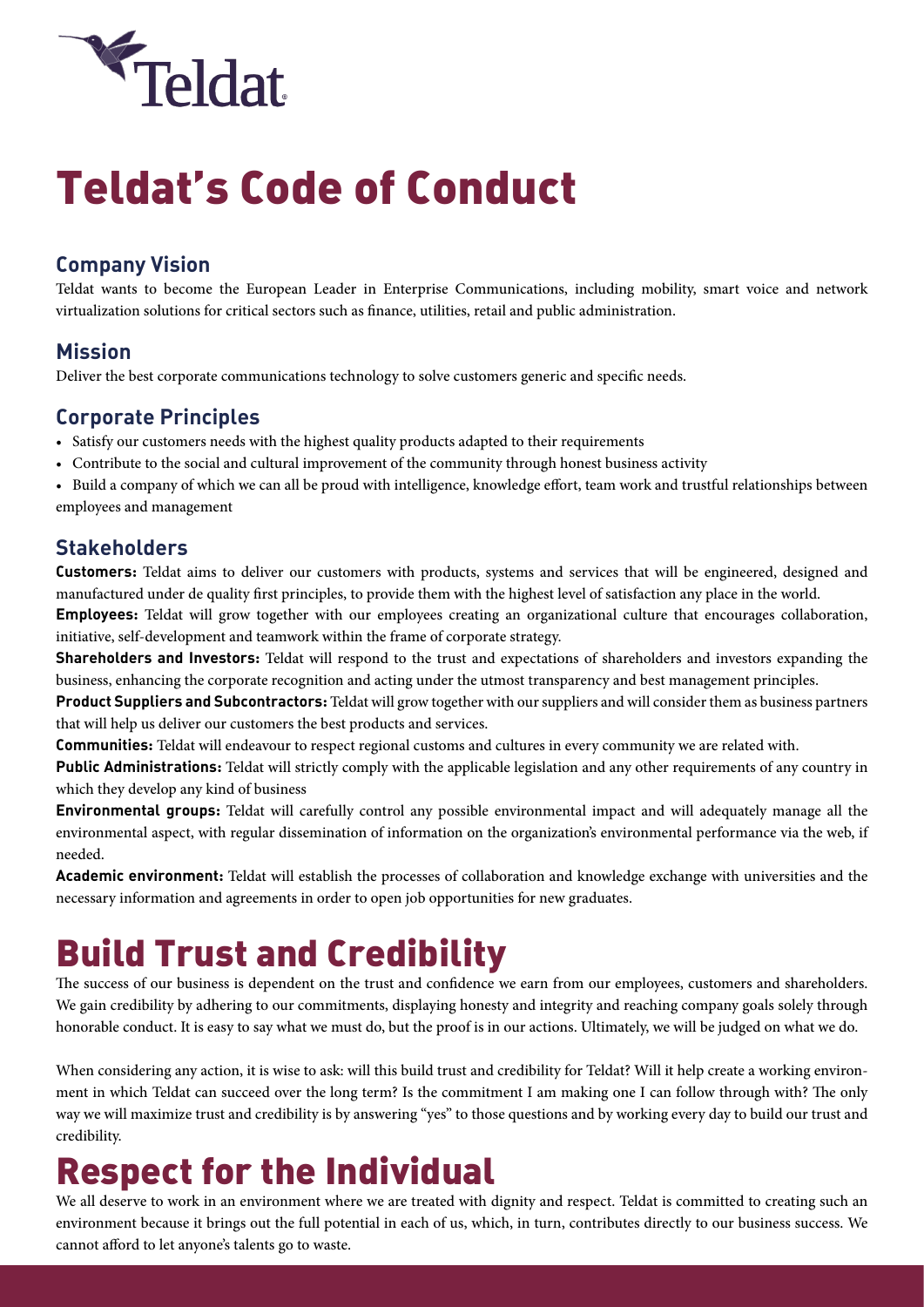Teldat is an equal employment/affirmative action employer and is committed to providing a workplace that is free of discrimination of all types from abusive, offensive or harassing behavior. Any employee who feels harassed or discriminated against should report the incident to his or her manager or to human resources.

Actions, words, jokes, comment or any type of discrimination based on an individual's sex, race, ethnicity, age, religion, disability or any other legally protected characteristic are not tolerated, and will be the cause of immediate sanctions that might include the end of the professional relationship between Teldat and the reported employee.

### Create a Culture of Open and Honest Communication

At Teldat everyone should feel comfortable to speak his or her mind, particularly with respect to ethics concerns. Managers have a responsibility to create an open and supportive environment where employees feel comfortable raising such questions. We all benefit tremendously when employees exercise their power to prevent mistakes or wrongdoing by asking the right questions at the right times.

Teldat will investigate all reported instances of questionable or unethical behavior. In every instance where improper behavior is found to have occurred, the company will take appropriate action. We will not tolerate retaliation against employees who raise genuine ethics concerns in good faith.

Employees are encouraged, in the first instance, to address such issues with their managers or the HR manager, as most problems can be resolved swiftly. If for any reason that is not possible or if an employee is not comfortable raising the issue with his or her manager or HR, Teldat's CEO does operate with an open-door policy.

### Set Tone at the Top

Management has the added responsibility for demonstrating, through their actions, the importance of this Code. In any business, ethical behavior does not simply happen; it is the product of clear and direct communication of behavioral expectations, modeled from the top and demonstrated by example. Again, ultimately, our actions are what matters.

To make our Code work, managers must be responsible for promptly addressing ethical questions or concerns raised by employees and for taking the appropriate steps to deal with such issues. Managers should not consider employees' ethics concerns as threats or challenges to their authority, but rather as another encouraged form of business communication. At Teldat, we want the ethics dialogue to become a natural part of daily work.

### Uphold the Law

Teldat's commitment to integrity begins with complying with laws, rules and regulations where we do business. Further, each of us must have an understanding of the company policies, laws, rules and regulations that apply to our specific roles. If we are unsure of whether a contemplated action is permitted by law or Teldat policy, we should seek the advice from the resource expert. We are responsible for preventing violations of law and for speaking up if we see possible violations.

#### **Competition**

We are dedicated to ethical, fair and vigorous competition. We will sell Teldat products and services based on their merit, superior quality, functionality and competitive pricing. We will make independent pricing and marketing decisions and will not improperly cooperate or coordinate our activities with our competitors. We will not offer or solicit improper payments or gratuities in connection with the purchase of goods or services for Teldat or the sales of its products or services, nor will we engage or assist in unlawful boycotts of particular customers.

#### **Proprietary Information**

It is important that we respect the property rights of others. We will not acquire or seek to acquire improper means of a competitor's trade secrets or other proprietary or confidential information. We will not engage in unauthorized use, copying, distribution or alteration of software or other intellectual property.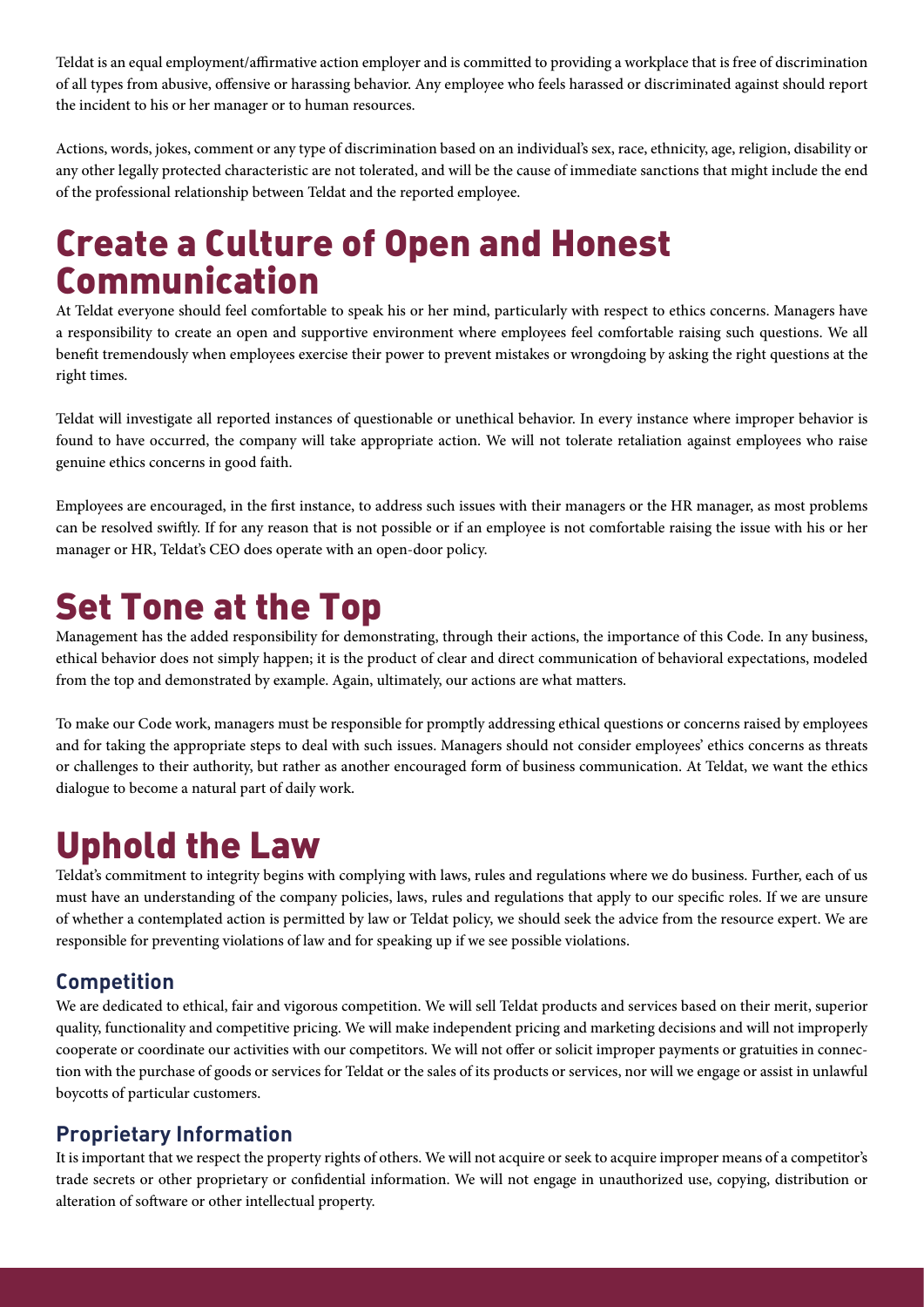#### **Selective Disclosure**

We will not selectively disclose (whether in one-on-one or small discussions, meetings, presentations, proposals or otherwise) any material non-public information with respect to Teldat, its securities, business operations, plans, financial condition, results of operations or any development plan. We should be particularly vigilant when making presentations or proposals to customers to ensure that our presentations do not contain material non-public information.

#### **Health and Safety**

Teldat is dedicated to maintaining a healthy environment. A safety manual has been designed to educate you on safety in the workplace. If you do not have a copy of this manual, please see your HR department.

## Avoid Conflicts of Interest

#### **Conflicts of Interest**

We must avoid any relationship or activity that might impair, or even appear to impair, our ability to make objective and fair decisions when performing our jobs. At times, we may be faced with situations where the business actions we take on behalf of Teldat may conflict with our own personal or family interests. We owe a duty to Teldat to advance its legitimate interests when the opportunity to do so arises. We must never use Teldat property or information for personal gain or personally take for ourselves any opportunity that is discovered through our position with Teldat.

#### **Here are some other ways in which conflicts of interest could arise:**

- 1. Being employed (you or a close family member) by, or acting as a consultant to, a competitor or potential competitor,
- supplier or contractor, regardless of the nature of the employment, while you are employed with Teldat.
- 2. Hiring or supervising family members or closely related persons.
- 3. Serving as a board member for an outside commercial company or organization.
- 4. Owning or having a substantial interest in a competitor, supplier or contractor.
- 5. Having a personal interest, financial interest or potential gain in any Teldat transaction.
- 6. Placing company business with a firm owned or controlled by a Teldat employee or his or her family.
- 7. Accepting gifts, discounts, favors or services from a customer/potential customer, competitor or supplier, unless equally available to all Teldat employees.

Determining whether a conflict of interest exists is not always easy to do. Employees with a conflict of interest question should seek advice from management. Before engaging in any activity, transaction or relationship that might give rise to a conflict of interest, employees must seek review from their managers or the HR department.

#### **Gifts, Gratuities and Business Courtesies**

Teldat is committed to competing solely on a merit of our products and services. We should avoid any actions that create a perception that favorable treatment of outside entities by Teldat was sought, received or given in exchange for personal business courtesies. Business courtesies include gifts, gratuities, meals, refreshments, entertainment or other benefits from persons or companies with whom Teldat does or may do business. We will neither give nor accept business courtesies that constitute, or could reasonably be perceived as constituting, unfair business inducements that would violate law, regulation or polices of Teldat or customers, or would cause embarrassment or reflect negatively on Teldat's reputation.

#### **Accepting Business Courtesies**

Most business courtesies offered to us in the course of our employment are offered because of our positions at Teldat. We should not feel any entitlement to accept and keep a business courtesy. Although we may not use our position at Teldat to obtain business courtesies, and we must never ask for them, we may accept unsolicited business courtesies that promote successful working relationships and good will with the firms that Teldat maintains or may establish a business relationship with.

Employees who award contracts or who can influence the allocation of business, who create specifications that result in the placement of business or who participate in negotiation of contracts must be particularly careful to avoid actions that create the appearance of favoritism or that may adversely affect the company's reputation for impartiality and fair dealing. The prudent course is to refuse a courtesy from a supplier when Teldat is involved in choosing or reconfirming a supplier or under circumstances that would create an impression that offering courtesies is the way to obtain Teldat business.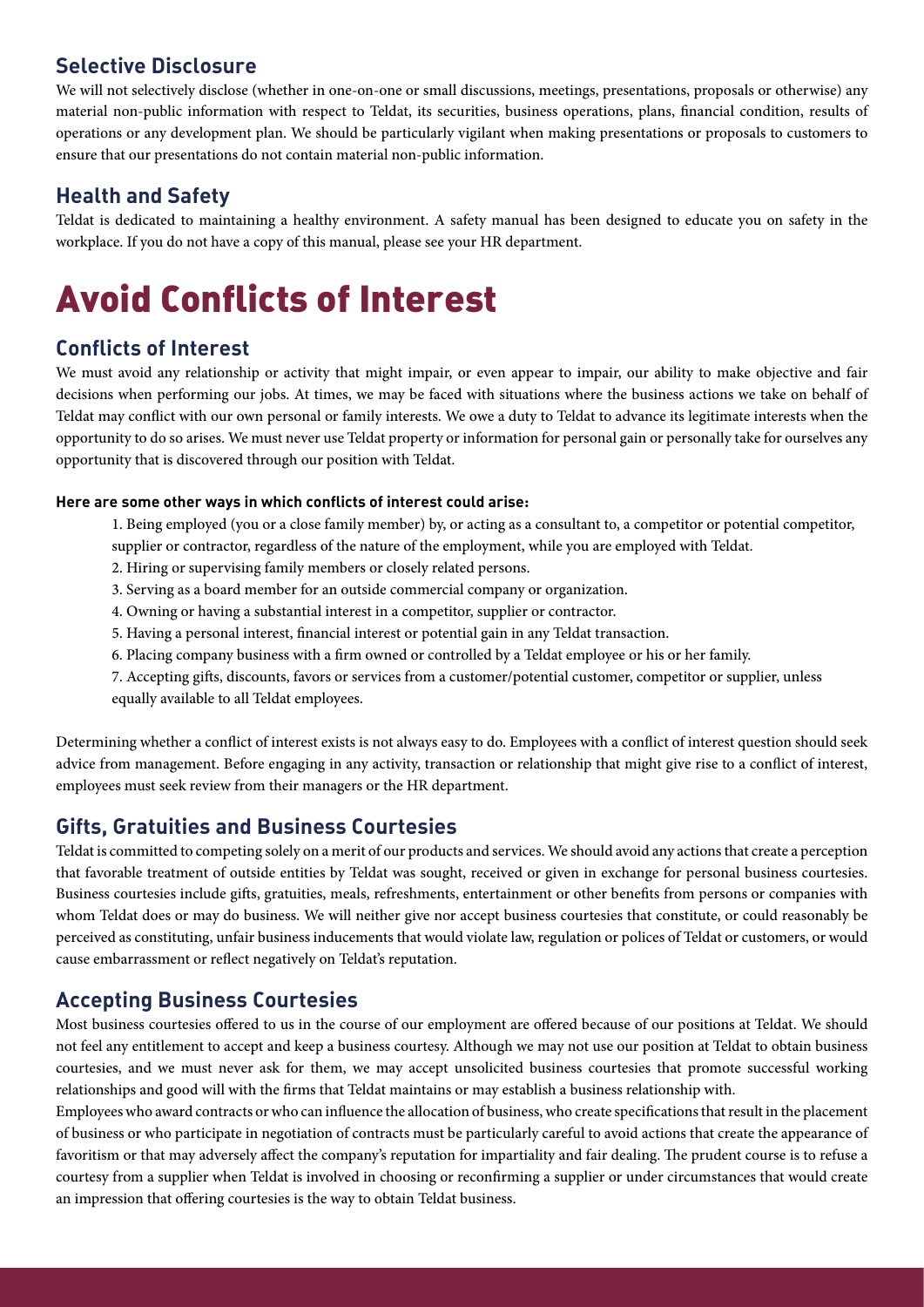#### **Meals, Refreshments and Entertainment**

We may accept occasional meals, refreshments, entertainment and similar business courtesies that are shared with the person who has offered to pay for the meal or entertainment, provided that:

- They are not inappropriately lavish or excessive.
- The courtesies are not frequent and do not reflect a pattern of frequent acceptance of courtesies from the same person or entity.
- The courtesy does not create the appearance of an attempt to influence business decisions, such as accepting courtesies or entertainment from a supplier whose contract is expiring in the near future.
- The employee accepting the business courtesy would not feel uncomfortable discussing the courtesy with his or her manager or co-worker or having the courtesies known by the public.

#### **Gifts**

Employees may accept unsolicited gifts, other than money, that conform to the reasonable ethical practices of the marketplace, including:

- Flowers, fruit baskets and other modest presents that commemorate a special occasion.
- Gifts of nominal value, such as calendars, pens, mugs, caps and t-shirts (or other novelty, advertising or promotional items).

Generally, employees may not accept compensation, honoraria or money of any amount from entities with whom Teldat does or may do business. Tangible gifts (including tickets to a sporting or entertainment event) that have a market value greater than 100 E may not be accepted unless approval is obtained from management.

Employees with questions about accepting business courtesies should talk to their managers or the HR department.

#### **Offering Business Courtesies**

Any employee who offers a business courtesy must assure that it cannot reasonably be interpreted as an attempt to gain an unfair business advantage or otherwise reflect negatively upon Teldat. An employee may never use personal funds or resources to do something that cannot be done with Teldat resources. Accounting for business courtesies must be done in accordance with approved company procedures.

Other than to our government customers, for whom special rules apply, we may provide nonmonetary gifts (i.e., company logo apparel or similar promotional items) to our customers. Further, management may approve other courtesies, including meals, refreshments or entertainment of reasonable value, provided that:

- The practice does not violate any law or regulation or the standards of conduct of the recipient's organization.
- The business courtesy is consistent with industry practice, is infrequent in nature and is not lavish.
- The business courtesy is properly reflected on the books and records of Teldat.

## Set Metrics and Report Results Accurately

#### **Accurate Public Disclosures**

We will make certain that all disclosures made in financial reports and public documents are full, fair, accurate, timely and understandable. This obligation applies to all employees, including all financial executives, with any responsibility for the preparation for such reports, including drafting, reviewing and signing or certifying the information contained therein. No business goal of any kind is ever an excuse for misrepresenting facts or falsifying records.

Employees should inform Executive Management and the HR department if they learn that information in any filing or public communication was untrue or misleading at the time it was made or if subsequent information would affect a similar future filing or public communication.

#### **Corporate Recordkeeping**

We create, retain and dispose of our company records as part of our normal course of business in compliance with all Teldat policies and guidelines, as well as all regulatory and legal requirements.

All corporate records must be true, accurate and complete, and company data must be promptly and accurately entered in our books in accordance with Teldat's and other applicable accounting principles.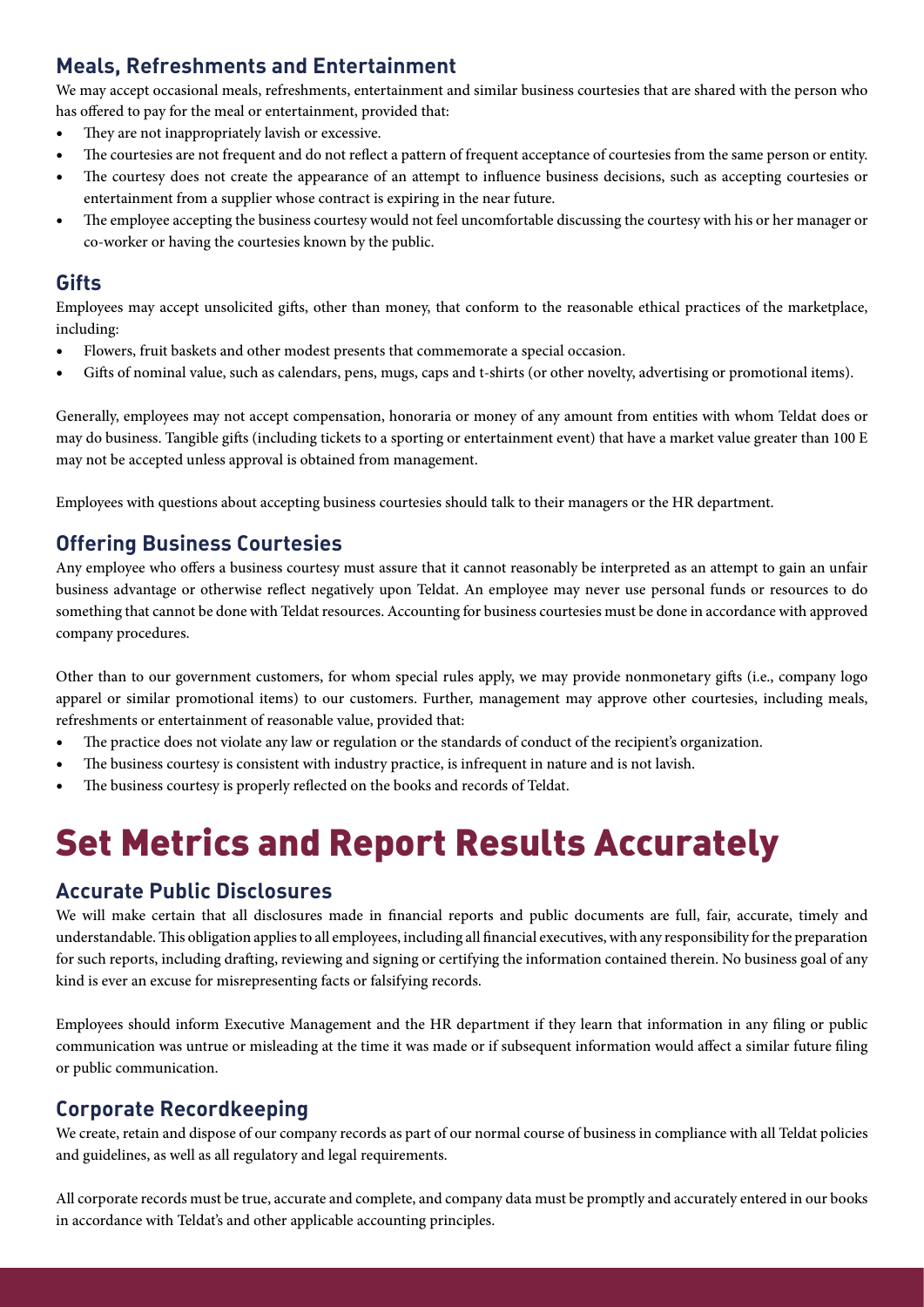We must not improperly influence, manipulate or mislead any unauthorized audit, nor interfere with any auditor engaged to perform an internal independent audit of Teldat books, records, processes or internal controls.

### Promote Substance Over Form

At times, we are all faced with decisions we would rather not have to make and issues we would prefer to avoid. Sometimes, we hope that if we avoid confronting a problem, it will simply go away.

At Teldat, we must have the courage to tackle the tough decisions and make difficult choices, secure in the knowledge that Teldat is committed to doing the right thing. At times this will mean doing more than simply what the law requires. Merely because we can pursue a course of action does not mean we should do so.

Although Teldat's guiding principles cannot address every issue or provide answers to every dilemma, they can define the spirit in which we intend to do business and should guide us in our daily conduct.

#### **Accountability**

Each of us is responsible for knowing and adhering to the values and standards set forth in this Code and for raising questions if we are uncertain about company policy. If we are concerned whether the standards are being met or are aware of violations of the Code, we must contact the HR department.

Teldat takes seriously the standards set forth in the Code, and violations are cause for disciplinary action up to and including termination of employment.

### Be Loyal

#### **Confidential and Proprietary Information**

Integral to Teldat's business success is our protection of confidential company information, as well as non-public information entrusted to us by employees, customers, and other business partners. Confidential and proprietary information includes such things as pricing and financial data, customer names/addresses or non-public information about other companies, including current or potential supplier and vendors. We will not disclose confidential and non-public information without a valid business purpose and proper authorization.

#### **Use of Company Resources**

Company resources, including time, material, equipment and information, are provided for company business use. Nonetheless, occasional personal use is permissible as long as it does not affect job performance or cause a disruption to the workplace.

Employees and those who represent Teldat are trusted to behave responsibly and use good judgment to conserve company resources. Managers are responsible for the resources assigned to their departments and are empowered to resolve issues concerning their proper use.

Generally, we will not use company equipment such as computers, copiers and fax machines in the conduct of an outside business or in support of any religious, political or other outside daily activity, except for company-requested support to non-profit organizations. We will not solicit contributions nor distribute non-work related materials during work hours.

In order to protect the interests of the Teldat network and our fellow employees, Teldat reserves the right to monitor or review all data and information contained on an employee's company-issued computer or electronic device, the use of the Internet or Teldat's intranet. We will not tolerate the use of company resources to create, access, store, print, solicit or send any materials that are harassing, threatening, abusive, sexually explicit or otherwise offensive or inappropriate.

Questions about the proper use of company resources should be directed to your manager.

#### **Media Inquiries**

Teldat is a high-profile company in our community, and from time to time, employees may be approached by reporters and other members of the media. In order to ensure that we speak with one voice and provide accurate information about the company, we